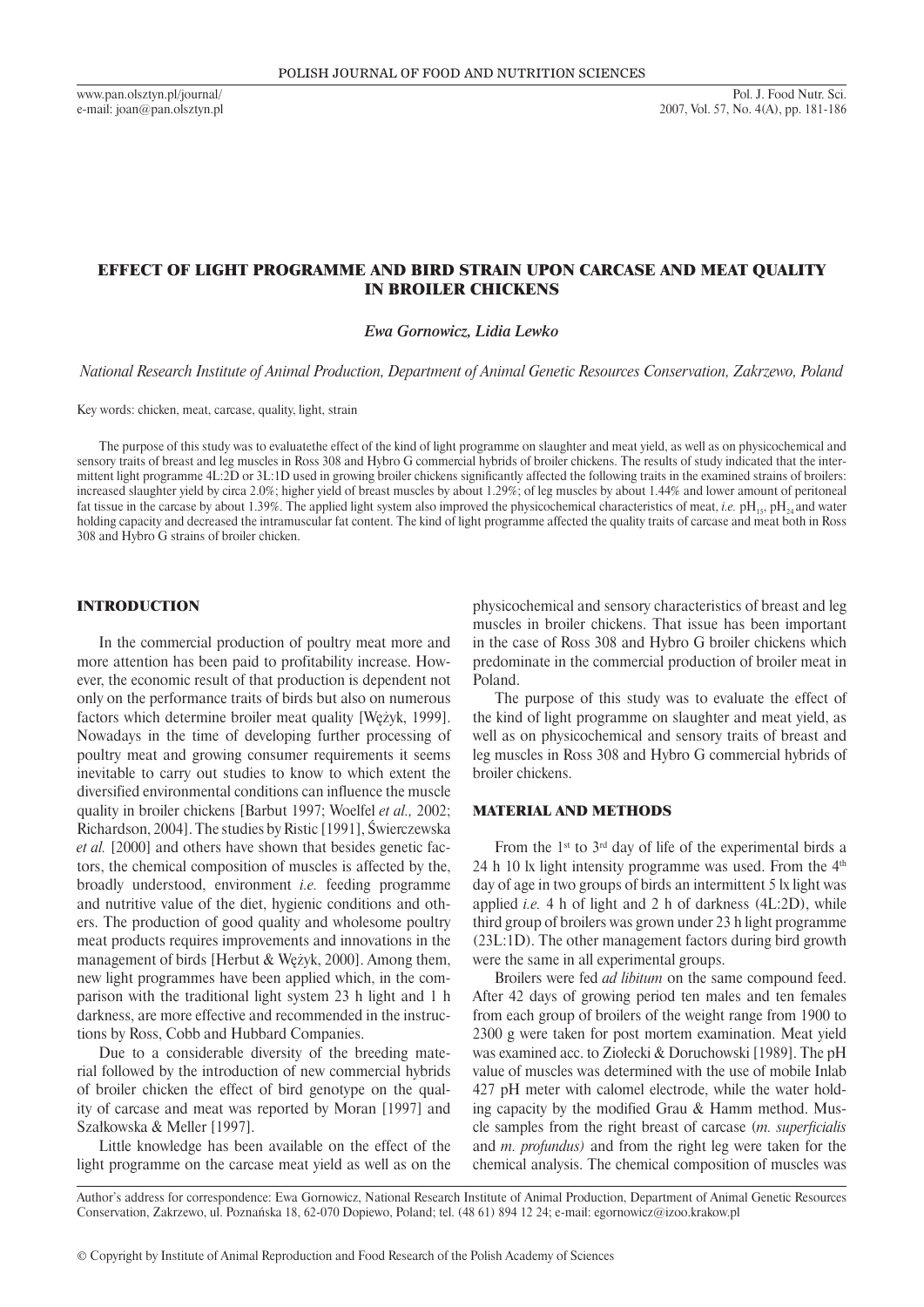determined by standard methods [PN-75/A-04018; PN-ISO 1444:2000; PN-ISO 1442-2000; PN-ISO 936:2000]. Sensory evaluation of the raw and cooked muscles from the left half of carcases was conducted acc. Ziołecki [1988]. The experimental results were subjected to one factorial analysis of variance and correlations were calculated between the kind of light programme and selected physicochemical traits of muscles

## RESULTS AND DISCUSSION

The slaughter and meat yield was higher in broilers grown under intermittent light programme (Figure 1), *i.e.* higher by 1.20 to 2.55% and by 1.84 to 3.67%, respectively. The noted differences were found statistically significant at p≤0.05 both in Ross 308 and Hybro G broilers. Also Renden *et al.* [1993] reported the effect of various high programmes on the performance traits and slaughter yield in broilers.

The yield of breast and leg muscles in the carcase of birds grown under intermittent light programme (Figure 2) was

found higher by 0.71 to 1.04% in Ross 308 broilers whereas by 1.71 to 1.86 in Hybro G broilers. The observed differences were statistically significant at p≤0.05 in the groups of birds of the same origin. Similar relationship was observed in the yield of leg muscles in two groups of the examined birds.

Significantly less (at  $p \le 0.05$ ) peritoneal fat tissue by 1.21 to 1.41% in Ross 308 broilers and by 1.40 do 1.53% in Hybro G broilers was noted in groups grown under intermittent light programme.

Herbut & Wężyk [2000] examined the effect of light programme in the cycle of 3hD:1hL and reported a lower fatness of carcases by 30%. In our study by the application of both intermittent light programmes, the fatness of carcases was reduced by nearly 50%.

The acidification of breast and leg muscles immediately after slaughter ( $pH_{15}$ ) was found relatively high and diversified (Table 1 and 2). In birds kept under intermittent light programme a significantly ( $p \le 0.05$ ) higher acidification was observed in the breast and leg muscles. Thus it demonstrat-



FIGURE 1. Slaughter yield in % and percentage total muscle yield in the carcase with neck in Ross 308 and Hybro G broilers grown under various light programmes.



FIGURE 2. Percentage yield of breast muscles, leg muscles and peritoneal fat tissue in the carcase with neck in Ross 308 and Hybro G broilers grown under various light programmes.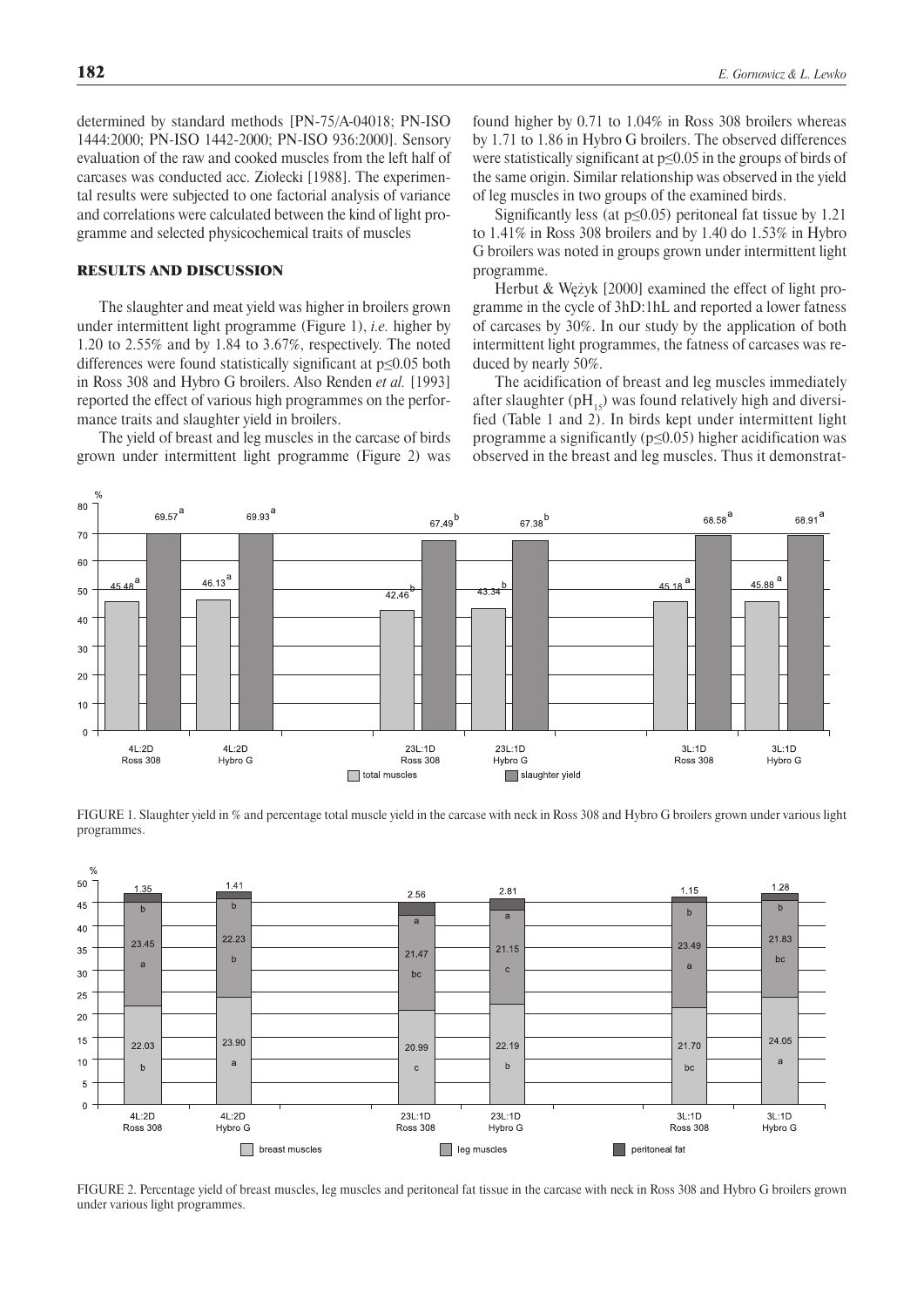| Trait          | 4 L: 2 D           |                   | 23 L: 1 D          |                    | 3 L: 1 D           |                    |
|----------------|--------------------|-------------------|--------------------|--------------------|--------------------|--------------------|
|                | Ross 308           | Hybro G           | Ross 308           | Hybro G            | Ross 308           | Hybro G            |
| $pH_{15}$      | 6.04 <sup>c</sup>  | 6.07c             | 6.26 <sup>a</sup>  | 6.21 <sup>ab</sup> | 6.12 <sup>bc</sup> | $6.16^{ab}$        |
| $pH_{24}$      | 5.86 <sup>c</sup>  | $5.94^{bc}$       | 6.17 <sup>a</sup>  | 6.13 <sup>a</sup>  | 6.00 <sup>ab</sup> | $6.04^{ab}$        |
| WHC $(mg\%)$   | 32.18 <sup>b</sup> | 29.36c            | 34.67 <sup>a</sup> | 32.45 <sup>b</sup> | 32.67 <sup>b</sup> | 30.19 <sup>c</sup> |
| Protein $(\%)$ | 22.16              | 22.66             | 22.41              | 22.45              | 22.52              | 22.34              |
| Fat $(\%)$     | 1.82 <sup>b</sup>  | 1.87 <sup>b</sup> | 2.35 <sup>a</sup>  | 2.39 <sup>a</sup>  | 1.87 <sup>b</sup>  | $1.90^{ab}$        |
| Water $(\%)$   | 71.38              | 71.33             | 72.77              | 72.94              | 71.31              | 71.41              |
| Ash $(\%)$     | 2.77               | 2.88              | 2.71               | 2.80               | 2.67               | 2.60               |

TABLE 1. Physicochemical traits of breast muscles in broilers.

ab-different superscripts in the row denote statistically significant difference at p≤0.05

TABLE 2. Physicochemical traits of leg muscles in broilers.

| Trait          | 4 L: 2 D           |                    | 23 L: 1 D            |                   | 3 L: 1 D           |                    |
|----------------|--------------------|--------------------|----------------------|-------------------|--------------------|--------------------|
|                | Ross 308           | Hybro G            | Ross 308             | Hybro G           | Ross 308           | Hybro G            |
| $pH_{15}$      | 6.29 <sup>b</sup>  | 6.30 <sup>b</sup>  | 6.49a                | 6.47a             | 6.35 <sup>b</sup>  | 6.30 <sup>b</sup>  |
| $pH_{24}$      | 6.13 <sup>c</sup>  | 6.19 <sup>bc</sup> | $6.27$ <sup>ab</sup> | 6.31 <sup>a</sup> | 6.17 <sup>bc</sup> | $6.22^{ab}$        |
| WHC $(mg\%)$   | 34.23 <sup>b</sup> | 34.61 <sup>b</sup> | 36.48a               | 36.74a            | 33.95 <sup>b</sup> | 34.00 <sup>b</sup> |
| Protein $(\%)$ | 18.91              | 19.05              | 18.52                | 18.83             | 18.87              | 18.98              |
| Fat $(\%)$     | 6.99 <sup>b</sup>  | 7.20 <sup>b</sup>  | 8.01 <sup>a</sup>    | 8.02 <sup>a</sup> | 7.17 <sup>b</sup>  | 7.27 <sup>b</sup>  |
| Water $(\%)$   | 72.40              | 72.13              | 71.65                | 71.46             | 72.37              | 72.01              |
| Ash $(\%)$     | 1.71               | 1.62               | 1.69                 | 1.70              | 1.60               | 1.75               |

ab-different superscripts in the row denote statistically significant difference at p≤0.05

ed that the course of glycolysis in the muscles occurred in those birds at a faster rate. The higher  $pH_{15}$  level in broilers grown under continuous light programme (23L:1D) demonstrated a higher glycogen content in the muscles. That can be explained by a lower influence of stress in those birds during growing time due to an extended time after switching on light. Sante [1997] reported that glycolysis rate affects the quality of poultry meat. A rapid initiation and completion of *rigor mortis* in the breast muscles results in the occurrence of the typical status of PSE meat, which is watery, pale and soft and demonstrates low water holding capacity.

Over 24 h from slaughter, the concentration of hydrogen ions in the muscles of birds grown under intermittent light decreased at a higher rate than in the other examined groups of broilers. In the breast muscles of birds kept under continuous light programme the pH value was lower by 0.08 units on average during 24 h, whereas in those grown under intermittent light those values decreased by 0.12 to 0.18 units. The observed rate of pH changes confirms the previously expressed supposition about the lower glycogen content in the muscles of broilers subjected to the intermittent light programme during growing period. The noted differences were statistically significant at p≤0.05 but only in the case of the intermittent light programme 4L: 2D.

The results of the determination of water holding capacity in the breast and leg muscles revealed that those values were also dependent upon the applied light programme as in the case of muscle pH level.

Higher water holding capacity values were noted in the muscles of birds kept under continuous light programme, *i.e.* they amounted to 34.67 mg% in Ross 308 and to 32.42 mg% in Hybro G broilers. Połtowicz [2000] in her study reported differences in the water holding capacity of breast muscles and in the glycolysis rate after slaughter which were similar to those in our experiments. On the other hand, the WHC values in our study were by *ca.* 2 mg% lower, regardless of the genotype of birds grown under intermittent light programme. Similar differences in the values of water holding capacity as affected by the used light programme were also observed in broiler leg muscles. Those differences were found to be statistically significant at p≤0.05 both in the breast and leg muscles. The muscles of birds grown under intermittent light programme demonstrated better water holding capacity, *i.e*, water birding ability. According to Kortz [2001], that is one of the most important traits of meat proteins in the raw material used in the manufacture of further processed meat products.

Among the analysed chemical constituents of broiler muscles (Table 1 and 2) only in the fat content significant differences at p≤0.05 were noted. In the muscles of birds grown under continuous light programme a higher by 0.50% fat content in Ross 308 and Hybro G breast muscles and by 0.93% in Ross 308 and by 0.79% in Hybro G leg muscles was determined.

The results of the sensory analysis of raw muscles (Figure 3 and 4) ranged from 4.02 to 4.50 in breast muscles and from 3.89 to 4.34 in the leg muscles. In both examined commer-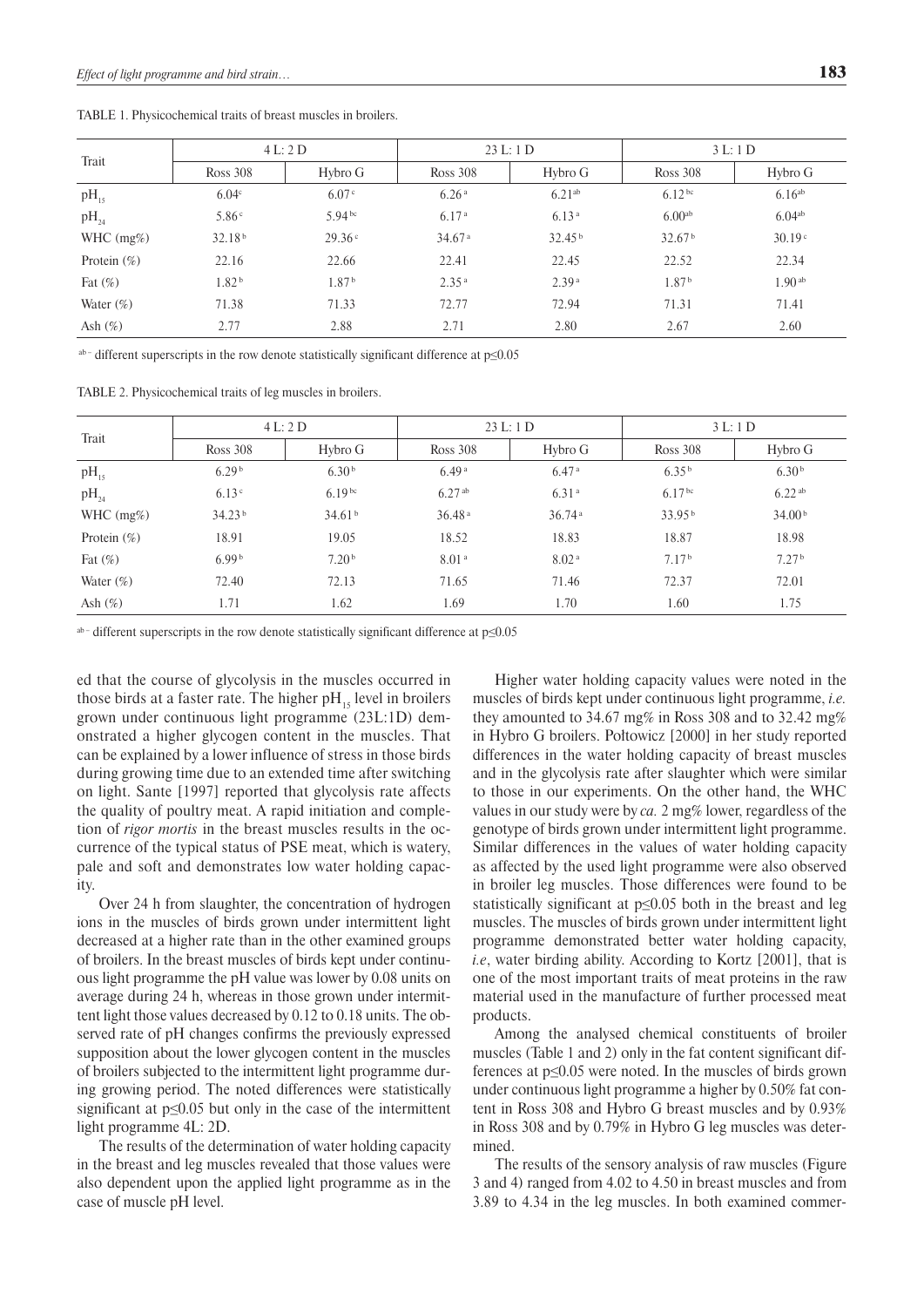





FIGURE 4. Results of the sensory evaluation of raw leg muscles in broilers.







FIGURE 6. Results of the sensory evaluation of cooked leg muscles in broilers.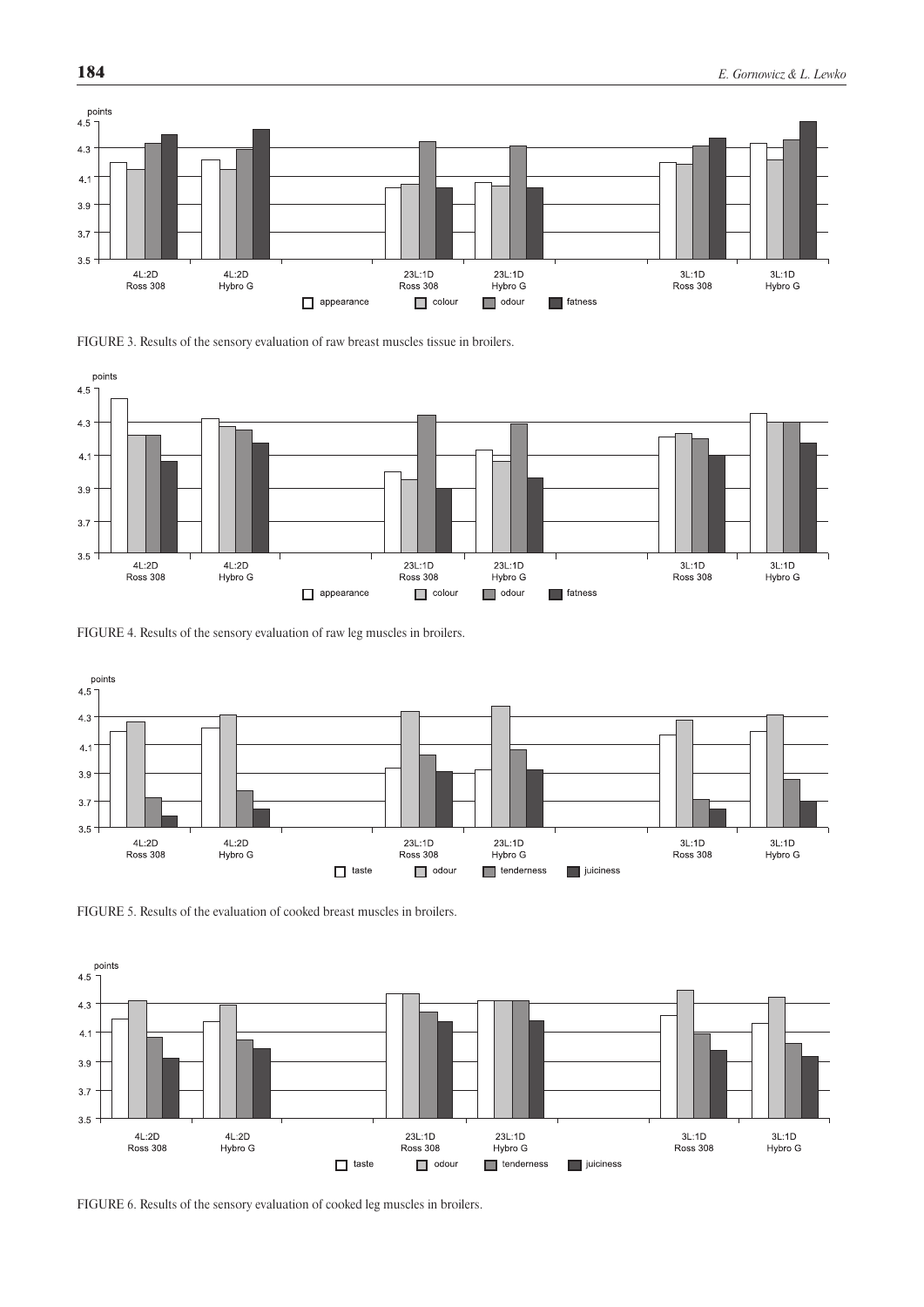cial strains of broilers the sensory scores specified above were similar whereas slightly higher ones were given for muscles of broilers kept under intermittent light programme. Muscle tissue colour was the only sensory trait which obtained scores on the same or higher level in birds grown under continuous light programme.

The results of sensory evaluation of the cooked muscle samples were found different (Figure 5 and 6). The scores for taste, odour, tenderness and juiciness in the groups of broilers kept under continuous light programme 23L: 1D were slightly higher than in the two other groups. The differences were around 0.27 point for taste; 0.07 for odour; 0.31 for tenderness and 0.27 for juiciness.

The observed differences in the scores for the organoleptic traits in the raw and cooked muscles were statistically non significant at p≤0.05 and at a similar level in the breast and leg muscles regardless of the examined commercial broiler strain.

Correlations calculated between the used light programmes and the carcase traits: slaughter weight, the yield of breast and leg muscles, and peritoneal fat tissue;  $pH_{15}$  and  $pH<sub>24</sub>$  value; water holding capacity and intramuscular fat content ranged from 0.389 to 0.428 and were found statistically significant.

#### **CONCLUSIONS**

The results of study indicated that the intermittent light programme 4L:2D or 3L:1D used in growing broiler chickens significantly affected the following traits in the examined strains of broilers: increased slaughter yield by *ca*. 2.0%; higher yield of breast muscles by about 1.29%; of leg muscles by about 1.44% and lower amount of peritoneal fat tissue in the carcase by about 1.39%.

The applied light system also improved the physicochemical characteristics of meat, *i.e.*  $pH_{15}$ ,  $pH_{24}$  and water holding capacity and decreased the intramuscular fat content. The kind of light programme affected the quality traits of carcase and meat both in Ross 308 and Hybro G strains of broiler chicken.

The observed differences in the quality and physicochemical traits of meat were dependent upon the studied light programmes and thus important for the further processing of poultry meat as well as from the point of view of consumer requirements.

### REFERENCES

- 1. Barbut S., Problem of pale soft exudative meat in broiler chickens. Brit. Poultry Sci., 1997, 38, 355-358.
- 2. Herbut E., Wężyk S., Pro-ecological and energy-saving management system of broiler chickens. 2000, *in*: Proc. Polish-German

Conf., Animal and environment friendly management of pigs and poultry, Balice, Poland, 2000, pp. 71-79 (in Polish).

- 3. Kortz J., Evaluation of post-slaughter raw materials. 2001, Wydawnictwo AR, Szczecin, pp. 135-145 (in Polish).
- 4. Moran E., Quality of poultry meat as affected by genetic and management factors. 1997, *in*: Proc. XIII European Symposium, Poultry meat quality, Poznań, Poland, 1997, pp. 31-36.
- 5. PN-75/A-04018/Az3: 2002, 1975. Agricultural food products Determination of nitrogen by the Kjeldahl method and expressing as protein (in Polish).
- 6. PN-ISO 936:2000. Meat and meat products Determination of total ash (in Polish).
- 7. PN-ISO 1442:2000.Meat and meat products Determination of moisture content. Reference method (in Polish).
- 8. PN-ISO 1444:2000. Determination of free fat content) (in Polish).
- 9. Połtowicz K., Effect of initial pH value in breast muscles on selected quality traits In broiler chickens of three genotypes. Rocz. Nauk. Zoot., Supl., 2000, 8, 161-165 (in Polish).
- 10. Renden J.A., Bilgili S.F, Kinacid S.A., Comparison of restricted and increasing light programs for male broiler performance and carcass yield. Poultry Sci., 1993, 72, 378-382.
- 11. Richardson R.I., Some factors affecting poultry meat quality. 2004, *in*: Proc. Intern. Conference, Pig and poultry meat quality – genetic and non-genetic factors, British Society of Animal Science, Kraków, Poland, 2004, pp. 22-25.
- 12. Ristic M., Influence of age and sex on carcass value and meat quality in broilers. Fleischwirtsch, 1991, 71, 443-446.
- 13. Sante V.S., Symptoms and causes of muscular abnormalities in poultry. P1997, *in*: Proc. XIII WPSA European Symposium, Poultry meat quality, Poznań, Poland, 1997, pp. 292-297.
- 14. Szałkowska H., Meller Z., The influence of age and genotype on the quality and technological suitability of meat from chicken broilers. 1997, *in*: Proc. XIII WPSA European Symposium, Poultry meat quality, Poznań, Poland, 1997, pp. 108-111.
- 15. Świerczewska E., Niemiec J., Mroczek J., Siennicka A., Grzybowska A., Grochalska D., Performance traits, composition of carcase and chemical composition of meat as affected by feeding broiler chickens on diets of various protein content. Zeszyty Naukowe PTZ, 2000, 49, 365-375 (in Polish).
- 16. Wężyk S., Polish poultry in the European Union and that from the E.U. in Poland. 1999, *in*: Materials of the Agricultural Forum, Advances in animal breeding and production, Kraków, Poland, 1999, pp. 4-13 (in Polish).
- 17. Woelfel R.L., Owens C.M., Hirschler E.M., Martinez-Dawson R., Sams A.R., The characterization and incidence of pale, soft and exudative broiler meat in a commercial processing plant. Poultry Sc., 2002, 81, 579-584.
- 18. Ziołecki J., Guidelines on the sensory examination of poultry carcases. COBRD.1988, 1-22 (in Polish).
- 19. Ziołecki J., Doruchowski W., Method of slaughter value evaluation in poultry. COBRD, 1989, 1-32 (in Polish).